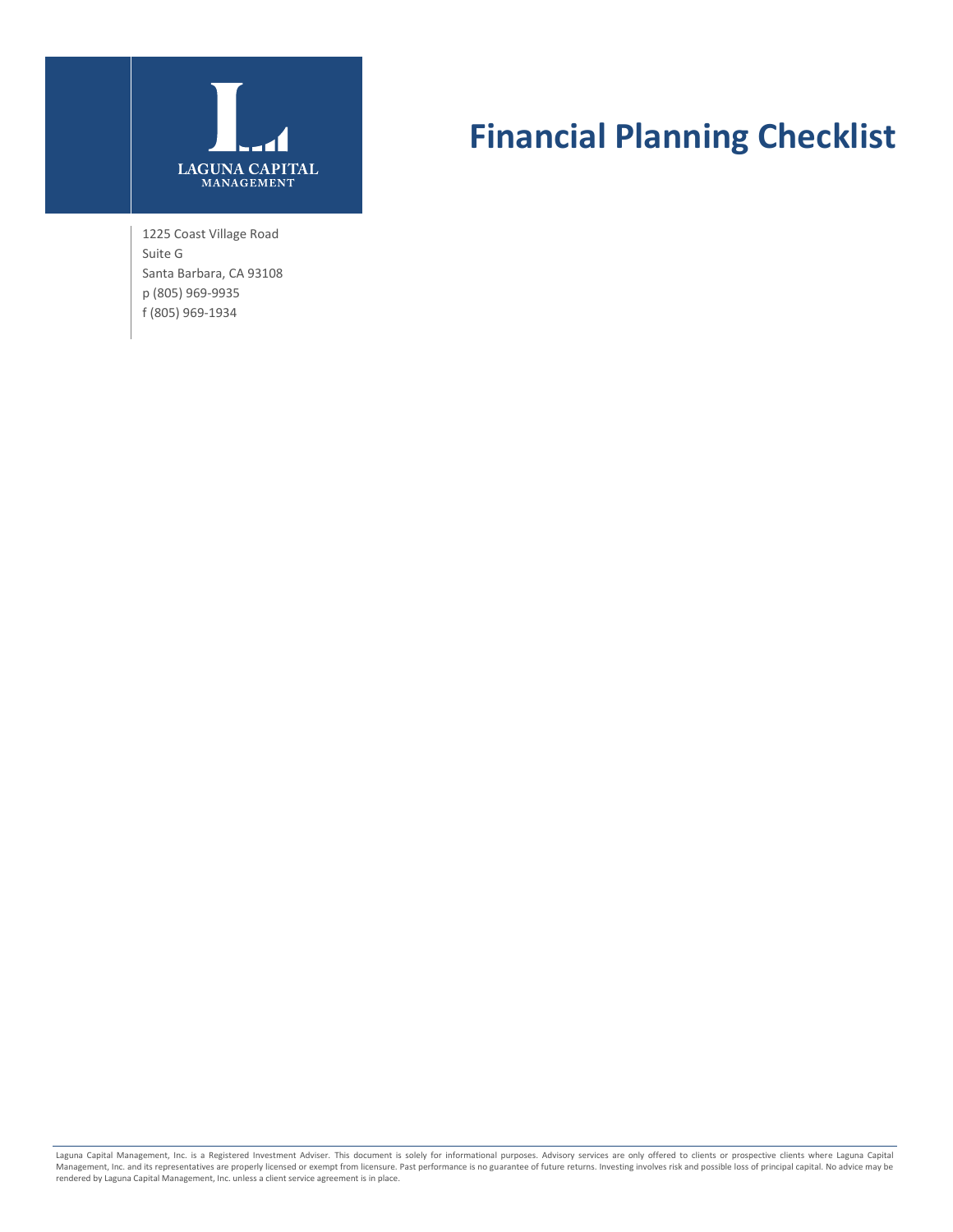# **Estate Planning**

#### **DOCUMENTS**

# ☐ **Will**

Designed to transfer assets, name an executor of the estate, and appoint a guardian for minor children. Unlike a Living Trust, this document is public record and must be submitted for probate.

# ☐ **Living Trust** (a.k.a. *Revocable Trust*)

Trust whose purpose is to clearly delineate who receives the trust's assets when the owner of the trust dies. To be fully effective, assets must be titled in the name of the trust so as to follow the disbursement of assets clearly laid out by the trust's owner.

# ☐ **Limited Durable Power of Attorney**

Gives authority to a friend, family member, or trusted advisor to act on the behalf of a person (even through their disability) in a variety of matters. Various options exist to help protect against abuse of these powers.

# ☐ **Health Care Proxy** (a.k.a. *Health Care Power of Attorney*)

Allows for a trusted friend, family member, or advisor to make medical decisions on your behalf, especially if you cannot speak for yourself. Backup agents can typically be named in case the primary agent is unable to fulfill their duties.

# ☐ **HIPAA Release**

Allows hospitals, doctors, and other healthcare professionals the permission to share your records with persons that you specify. Typical persons included in a HIPAA release are friends, relatives, and possibly your lawyer.

#### ☐ **Living Will** (a.k.a. *Advance Directive*)

Describes your personal preferences with respect to end-of-life care. Many times these instructions will be covered within the *Health Care Proxy*, but this separate document can be used to specifically define your wishes.

# **PEOPLE**

# ☐ **Lawyer for Estate Planning Advice and Documents**

While it is possible to draft certain estate planning documents without a lawyer, this can often lead to missed opportunities and/or mistakes. Sound legal counsel can be worth the fee, especially as the complexity of an estate grows throughout a person's life.

# ☐ **Executor/Executrix for the Estate**

Person chosen to carry out the wishes that you've described in your estate planning documents. This person is responsible for seeing the administration of your estate through until it is legally closed.

# ☐ **Beneficiaries on Applicable Accounts**

Persons listed on retirement accounts, transferable-on-death accounts, and insurance policies who will inherit assets that pass outside of a will or trust. Most accounts allow for contingent beneficiaries in case the primary beneficiary passes before the account owner.

#### **STRATEGIES**

# ☐ **Estate Planning Document Accessibility**

Making sure your primary estate planning documents are accessible to your estate's Executor/Executrix and other fiduciaries. This can help those responsible for your estate carry out your wishes in a timely and efficient manner.

# ☐ **Life Insurance Policies for Estate Liquidity**

Policies can be purchased to fund a variety of needs, including housing, education, and general maintenance should one or both parents die. Care should be taken as to who (or what entity) owns the policy and how the premiums are paid.

## ☐ **Annual Gifting to Lower Estate Values**

Giving family members gifts each year up to the annual gift tax exclusion amount (\$14,000 in 2017) could help reduce the size of your estate and transfer wealth to future generations. Accelerated gifting can be done by gifting to Section 529 Education Savings Plans.

# ☐ **Donor-Advised Fund for Charitable Giving**

Considered as an alternative to establishing a charitable foundation, a Donor-Advised Fund (DAF) allows someone to donate monies now (and obtain applicable tax advantages) and determine later where to donate the money. Such donations can be made anonymously.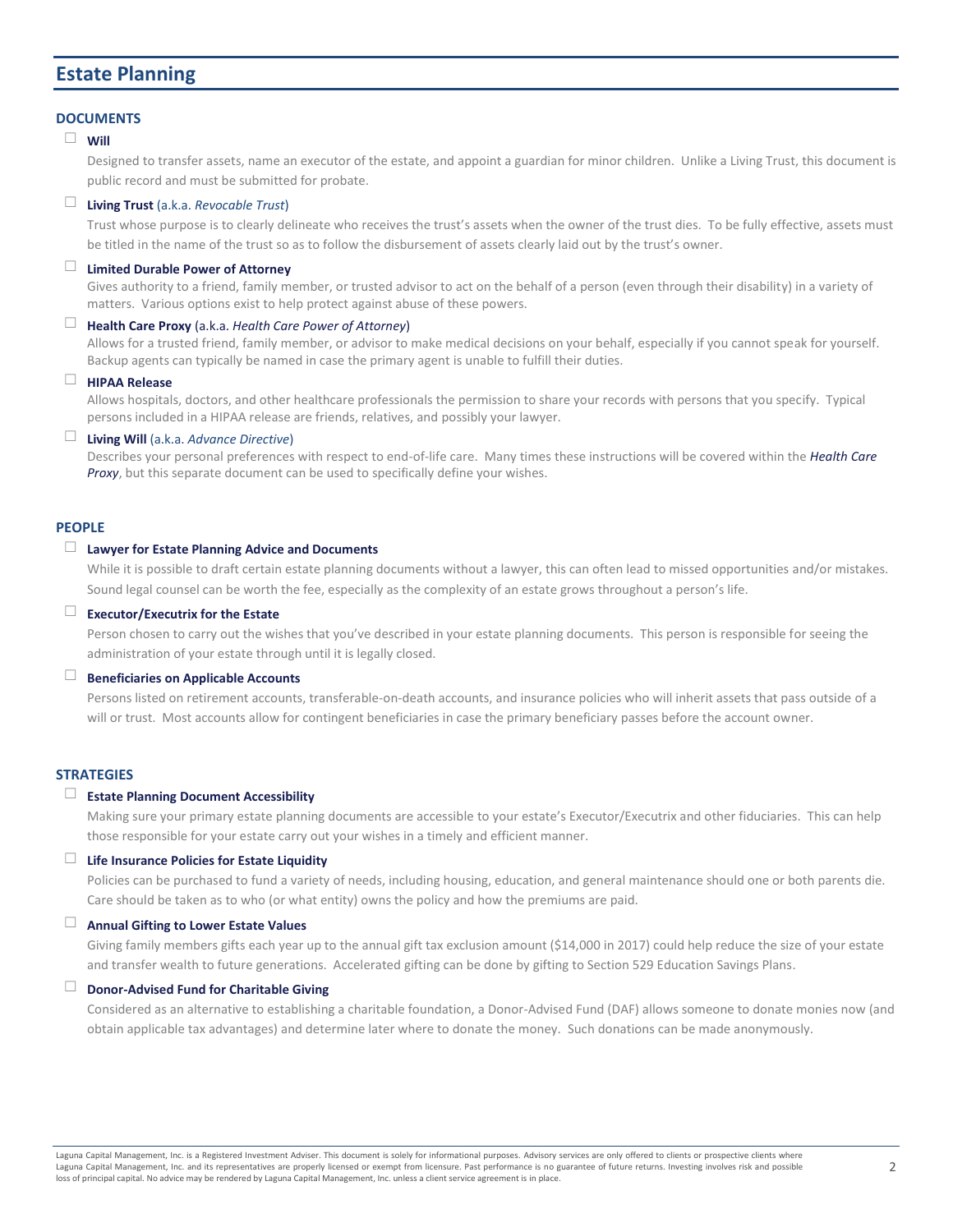# **Retirement**

#### **DOCUMENTS**

# ☐ **Account Statements and Contribution Confirmations**

Useful for keeping track of on-going account performance and withdrawals in retirement, these documents will help establish patterns as well as provide proof for various IRS-required calculations.

#### ☐ **Workplace Retirement Program Materials**

If available, a workplace retirement program may contain opportunities to better maximize your retirement savings. A periodic review of these documents will help keep you aware of any changes to the program that may affect your long-term savings approach.

# ☐ **Deferred Compensation and Stock Option Agreements**

Employers sometimes offer non-qualified retirement plans that don't have the same tax implications of more-common qualified plans. Various details surround these plans, making it important to keep and review these agreements to fully understand the benefits.

# ☐ **Annuity Policies**

Considered by some to be somewhat complex policies, annuity policies contain specifics on potential account growth, penalties, and withdrawal timelines. It is important to understand the specifics of these policies *before* entering into a contract.

#### **PEOPLE**

#### ☐ **Beneficiaries (Primary and Contingent) of Plans**

Retirement plans allow you to declare who you wish your plan's assets to pass to when you die. It's helpful to list both Primary and Contingent beneficiaries – this can help in cases where the Primary passes and beneficiaries aren't updated in a timely manner.

# ☐ **Family Retirement Savings Recipients**

Focus is typically placed your personal retirement plan(s), but there are often cases where a retirement plan for a family member can have merit. For example, a Spousal IRA can help save additional retirement dollars and potentially help lower taxable income.

#### **STRATEGIES**

#### ☐ **Financial Needs Analysis for Retirement Income Requirements**

Determining how much money you'll need to navigate your retirement years is a critical step in the planning process. Various approaches are used to estimate this value, and a rough estimate can help you decide if you should to be saving more (or less) to reach your goal.

# ☐ **Asset Allocation for Required Income**

Incorporating factors such as age, risk tolerance, and income requirements, the allocation of your retirement assets (both in the years leading up to retirement and while withdrawing money) is an important component in maintaining your retirement goals.

#### ☐ **Maximizing Workplace Benefit and Personal Programs**

Many workplace retirement programs offer contribution matching and/or fund choices that can positively impact your account. It's also important to know the current, key IRS values for personal programs – these can change every few years and allow for increased savings.

# ☐ **Government Benefit Withdrawals**

Social Security benefits should be factored into any retirement planning effort. Depending on your (and/or your spouse's) income as well as the amounts you've saved for retirement, it can be beneficial to strategize whose benefits to take first and when to start taking them.

# ☐ **Retirement Accounts and Tax Considerations**

Many retirement plans are described as "tax-deferred" saving accounts – you'll owe taxes on the money when it's withdrawn. Conversion strategies and alternative accounts exist, however, that may help smooth tax liabilities and be beneficial in the long-term.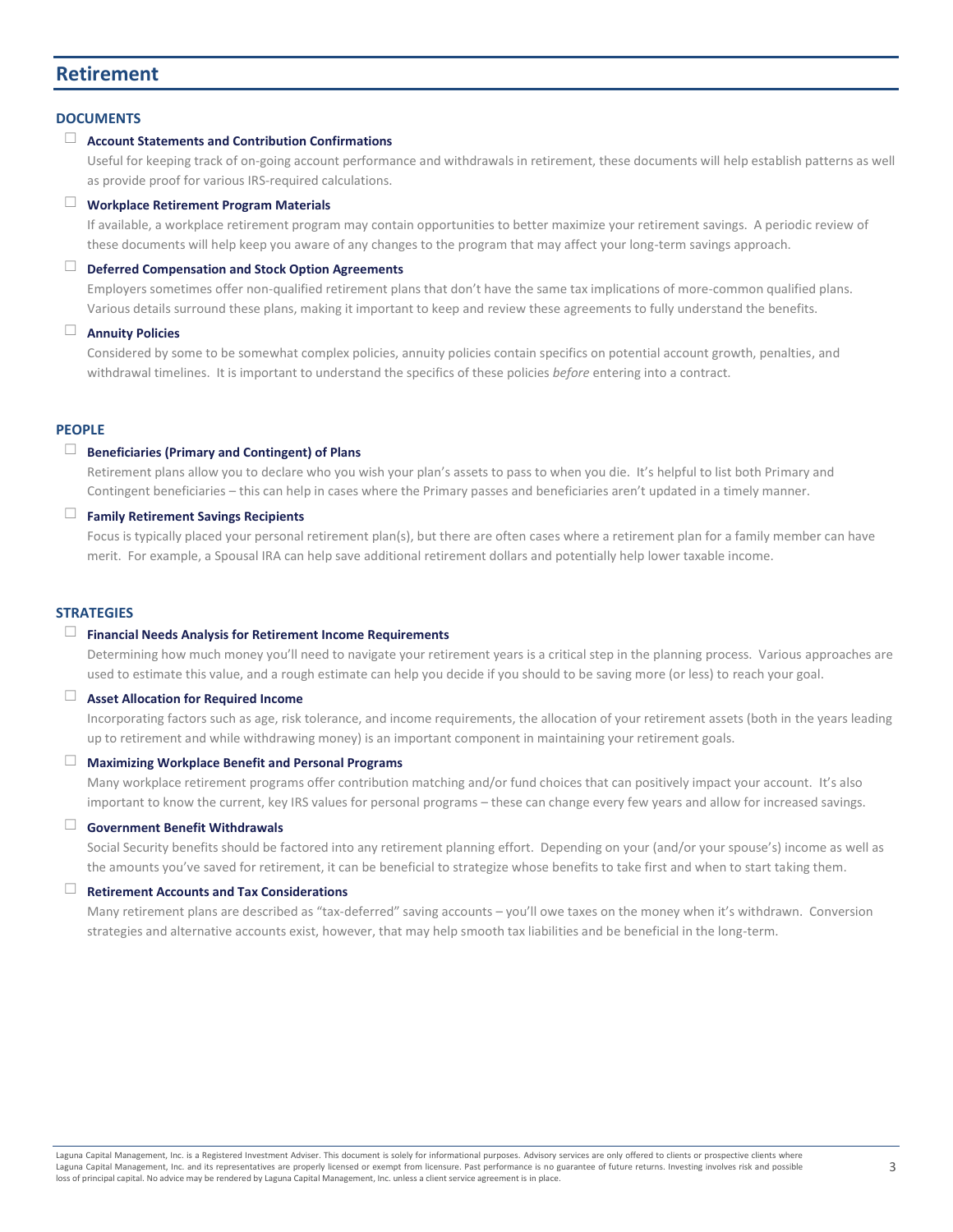# **Investments**

#### **DOCUMENTS**

#### ☐ **Account Statements**

Whether in electronic or paper format, historical account statements can be useful for tracking purchase dates and the cost basis of various holdings. Year-end tax-focused statements, known as "information returns", should also be kept.

#### ☐ **Asset Allocation and Investment Policy Statements**

In some instances, an account will be accompanied by a document that lays out the intended investment strategy for the account. It typically highlights rough percentages of allocations to asset classes and the process by which these allocations are changed.

# **PEOPLE**

# ☐ **Beneficiaries of Payable-on-Death Accounts**

Personal accounts can be established with a payable-on-death feature, describing who is to receive the account's assets in the event of the owner's passing. Also referred to as a "Totten trust", this feature may aid in the transfer of assets during the probate process.

# **STRATEGIES**

# ☐ **Risk Tolerance Determination**

Given the uniqueness of your investment horizon and personality, determining your risk tolerance towards investments is a critical step. Maintaining a disciplined strategy over the long-run has a greater chance of happening if you invest at a tolerable risk level.

# ☐ **Time Horizon**

Closely linked to your personal risk tolerance is the time horizon for your investments. An account whose assets are needed in 6 months time should be exposed to the capital markets differently than a retirement account that may not be needed for 30+ years.

# ☐ **Asset Allocation within Accounts**

A critical factor in determining the likely risk of an account is the allocation to various asset classes. Utilizing your risk tolerance and the project time horizon for the account, a thoughtful asset allocation can help you create an investment plan to fit your goals.

# ☐ **Risk-Adjusted Performance Benchmarking**

While returns typically grab the headlines of newspapers and television shows, it typically takes some amount of risk to achieve returns. Looking at your investments on a risk-adjusted basis can be helpful in determining how much risk you're taking to get your returns.

#### ☐ **Liquidity Considerations for Expenditures**

If your investment time horizon is somewhat short, you'll likely want to consider investments that are liquid, allowing you to convert the investment to cash without too much risk of losing principal. For longer-horizon investments, a different approach may be appropriate.

# ☐ **Asset Location for Tax Considerations**

Due to the IRS tax code, certain tax-advantaged accounts exist that allow an investor to defer their tax obligations on the activity within the account. These types of accounts can help with retirement savings, education planning, and other general investment goals.